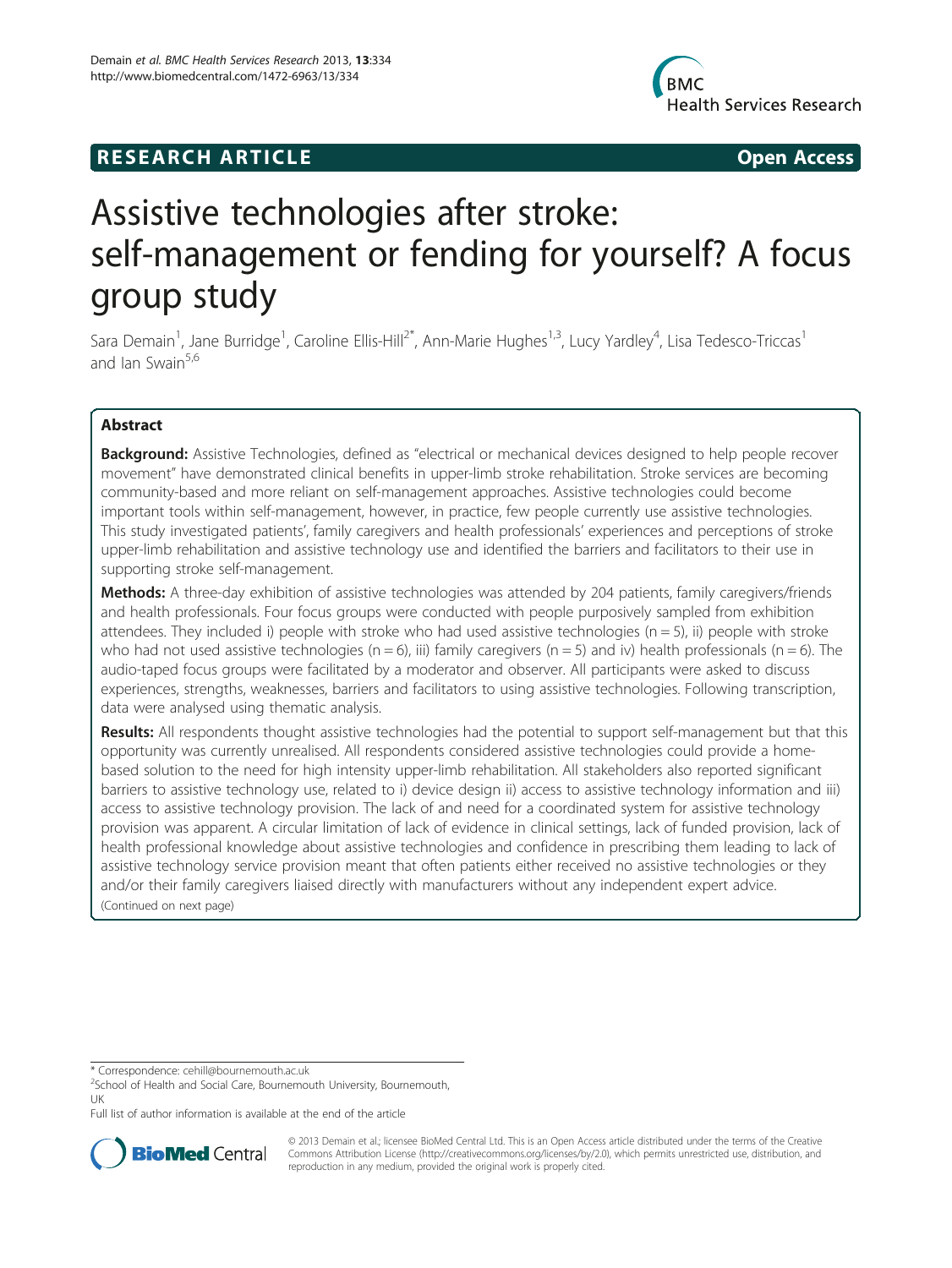#### (Continued from previous page)

Conclusions: Considerable systemic barriers to realising the potential of assistive technologies in upper-limb stroke rehabilitation were reported. Attention needs to be paid to increasing evidence of assistive technology effectiveness and develop clinical service provision. Device manufacturers, researchers, health professionals, service funders and people with stroke and family caregivers need to work creatively and collaboratively to develop new funding models, improve device design and increase knowledge and training in assistive technology use.

Keywords: Stroke, Upper limb, Assistive technology, Self-management, Patient, Family caregivers, Health care professional, Rehabilitation, Qualitative research

## **Background**

Improved survival rates, increased prevalence of risk factors, better long-term management and an aging population are all predicted to contribute to the number of people living with the effect of stroke worldwide [\[1,2](#page-11-0)]. Eighty per cent of stroke survivors have upper limb impairments at stroke onset [\[3](#page-11-0)]. Estimates of recovery of useful function among severely affected patients vary widely depending on definition of 'severe' and 'functional recovery'. Examples are 18% [[4\]](#page-11-0) and 11.6% [[5\]](#page-11-0). It is generally agreed however, that loss of upper limb function impacts on quality of life of the stroke survivor and their family [[6](#page-11-0)] as well as affecting ability to return to work. Stroke outcomes impact on national economies both through loss of employment and cost of health and social care [[7,8\]](#page-11-0).

Average inpatient stay following stroke is decreasing and is now 19 days in the UK [\[9](#page-11-0)] and 6.2 days in the US [\[10](#page-11-0)]. This means that increasingly rehabilitation is communitybased and with reduced opportunities one-to-one intensive input for upper limb rehabilitation, which could affect recovery [[11](#page-11-0)] (Kwakkel 2004). Stroke is now considered a long-term condition [\[12\]](#page-11-0) and there is evidence in recent trials of technologies used to support physical recovery up to nine months post stroke, for example in the EXCITE trial of Constraint Induced Movement Therapy [[13](#page-11-0)]. Despite this, support even for 'self-managed' rehabilitation beyond the first few months post-stroke is rare [\[14\]](#page-11-0), and research evidence and policy decisions have not translated into practice.

Assistive Technologies, which we define as "electrical or mechanical devices designed to help people recover movement in their upper limb", could be used to augment conventional therapy and address the challenges facing service providers. Assistive technologies may provide; increased intensity of therapy without a corresponding increase in clinical contact time, motivating relevant activities, either functional or impairment based, and can be used outside the hospital. They therefore have great potential to improve the cost effectiveness of upper limb stroke rehabilitation.

There is some evidence from clinical trials and systematic reviews to support the efficacy of a range of assistive

technologies in upper limb stroke rehabilitation in reducing impairments and in some cases improving function including: robot therapy [[15\]](#page-11-0), Electrical Stimulation [[16](#page-11-0)], Constraint Induced Movement Therapy [[13](#page-11-0)] Virtual Reality [\[17](#page-11-0)] and non-invasive brain stimulation [\[18\]](#page-11-0). Rapid advances continue to be made in technology with commensurate investment both from the commercial sector and government funded research in The UK, Europe and the US. Consequently assistive technologies are increasingly used in clinical practice - often without established research evidence. Indeed, a recent review by Burridge and Hughes [[19](#page-11-0)] identified that commercial drive is often a more important factor in their use than research evidence. It is likely that successful translation of assistive technologies into clinical practice will depend not only on robust, pragmatic research evidence but also on understanding translational aspects such as the influence of the type of service provision, practical aspects of device design and views of both service users and providers on the relevance and usefulness of assistive technologies.

This research forms part of a larger programme of research – the ATRAS project which covered four areas a) the current treatment methods and outcome measures used in England for upper limb rehabilitation following stroke b) systematic reviews of what assistive technologies exist to improve upper limb rehabilitation following stroke c) the current project, all of which would inform a clinical trial to assess the cost effectiveness of assistive technology combinations. The aim of this research was to identify current assistive technology knowledge and service provision and the barriers and opportunities for evidence based assistive technologies to be used in stroke upper limb rehabilitation practice, as perceived by stroke survivors, family caregivers and healthcare professionals.

## Methods

A qualitative design was used comprising an interactive exhibition and a series of four focus groups; two with patients, one with carers and one with health professionals. Ethical approval for the study was granted by the Isle of Wight, Portsmouth and South East Hampshire Research Ethics Committee (ref: 09/H0501/71) and consent was given by participants before data collection.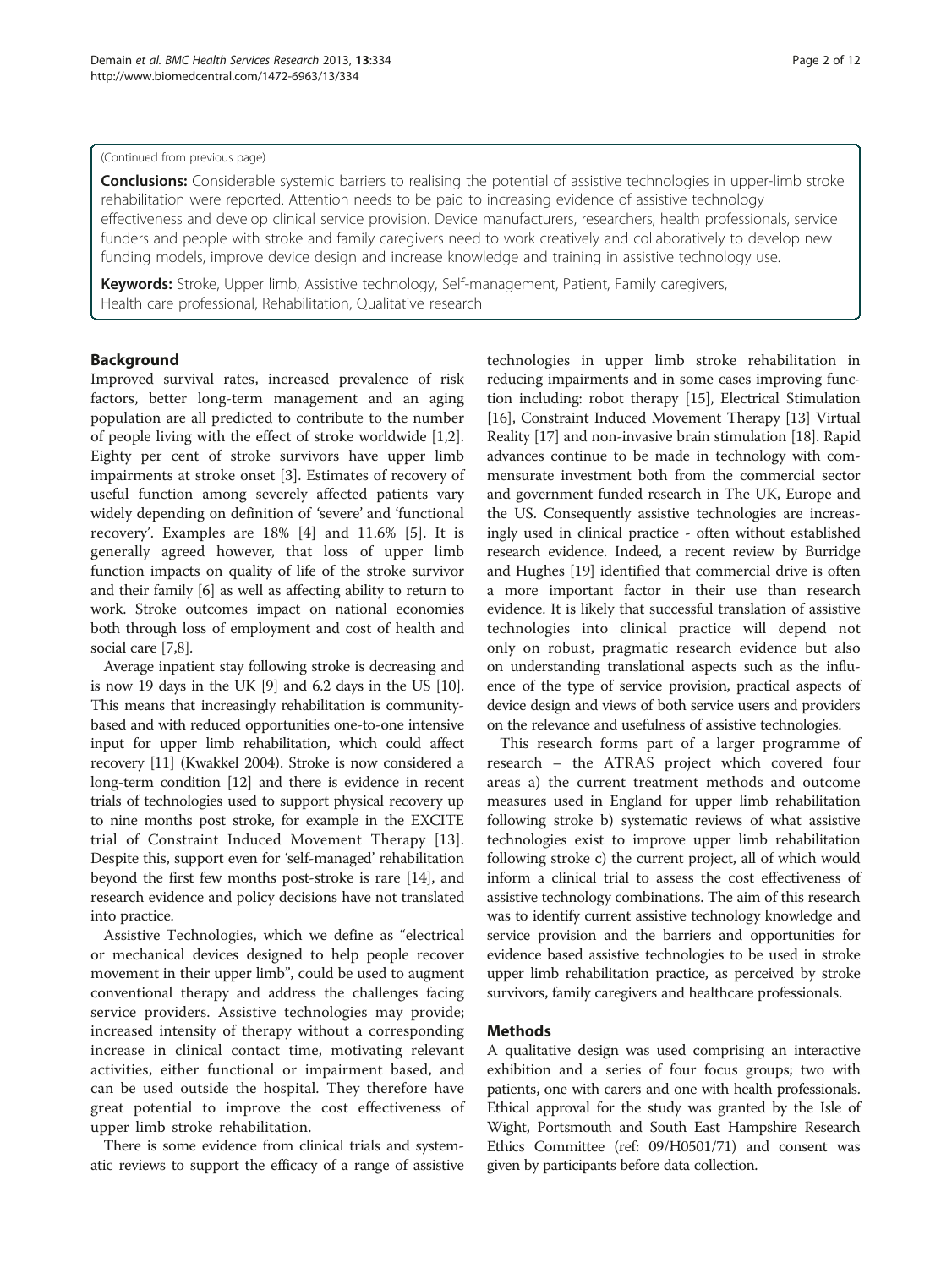#### Interactive exhibition

An interactive exhibition, with 12 different companies displaying 27 different upper limb Assistive technologies appropriate for stroke rehabilitation was held over 3 days at the University of Southampton. A range of stakeholders, including people with stroke, their friends, family members who provided care or support to a person with stroke (referred to as "family caregivers" throughout this paper, commissioners, budget holders and clinicians, and representatives from the local voluntary sector were invited. The aims of the exhibition were to increase stakeholder knowledge about assistive technologies, provide an opportunity for people to try and compare devices and to provide a useful means of recruiting relevant people to the study. Two hundred and four people attended (51% were people with stroke or family/friends and 49% were healthcare professionals). Delegates, many of whom spent three or four hours at the exhibition, were invited to ask questions and test each of the technologies presented to consider whether they addressed their needs. They were given a pamphlet illustrating the assistive technologies with space to add their comments, which they were invited to keep. Awareness was raised about the research study, and people were invited to leave contact and demographic details if they were willing to be contacted about taking part in a focus group  $(n = 31$  health professionals; 32 patients and/or family caregivers).

#### Focus groups

Potential participants who registered an interest in taking part in a focus group were purposively sampled in order to gather views from a range of stake-holders a) people with stroke of differing ages, genders, stroke severity, b) differing professional backgrounds and c) those who identified themselves as family caregivers. The number of focus groups was determined a priori, the main aim being to capture the breadth of opinions of the various stakeholders involved rather than to ensure data saturation for each particular stakeholder group. Invitations to attend focus groups on specified dates were sent to all those who responded. Those willing and able to take part on the dates specified  $(n = 21)$  were allocated to one of the four focus groups: Focus Group 1: people who had not used assistive technologies  $(n = 4$  patients and 1 family caregiver); Focus Group 2: people who had used at least one assistive technology post-stroke  $(n = 4$  patients and 2 family caregivers; Focus Group 3: family caregivers ( $n = 5$ ; 1 of whom also attended focus group 1); Focus Group 4: Healthcare Professionals  $(n = 6)$ . Inclusion criteria were a) stroke survivors, having a previous stroke at any time b) family care givers, who defined themselves as supporting a family member who had had a stroke and c) health professionals – engaged in stroke rehabilitation in the last 2 years. Although aphasia and cognitive impairments were not exclusion criteria, all participants were able to give informed consent. Focus groups were appropriate for exploring the complex and poorly understood issue of assistive technology use in stroke rehabilitation because they encourage questions and discussion, probe for depth, reflection on others' opinions and reconsideration of personal views [\[20,21](#page-11-0)].

Each focus group was held at the University of Southampton and facilitated by a researcher (SD). An observer (AMH) noted non-verbal aspects of the group as is good practice when carrying out focus groups [\[22\]](#page-11-0). At the beginning of each focus group the participants were reminded that the researchers were interested in hearing their views on the use of technologies for helping people recover use of their arm and hand after stroke and reminded of the technology which was on show at the exhibition via individual information sheets and posters around the room. Categories of assistive technologies discussed were virtual reality (including commercially available gaming technologies such as the Nintendo Wii); dynamic splints; biofeedback; robots; constraint induced movement therapy and electrical stimulation. Four separate topic guides were created. The overall content and structure of the topic guide was similar for each group but modified slightly in address the needs of the participants. The topic guide for all groups can be seen in Table [1](#page-3-0).

Audio-recordings of each group were transcribed verbatim; observed and noted non-verbal information was incorporated into the transcripts. Pseudonyms were allocated to maintain confidentiality. Data were managed using NVivo 8 software (QSR International) and analysed thematically [[23\]](#page-11-0).

Transcripts were read, re-read and coded inductively by SD and AMH, cognisant of the research questions. For instance the quote from the family care giver focus group "we applied for funding and were turned down" was coded as 'funding application refused'. SD and AMH discussed and grouped codes with related meaning to generate emergent themes for each focus group: for instance 'funding application refused' was grouped with 'purchasing private physiotherapy' to form the family focus group theme of 'financial impact on families'. Themes generated for each focus group were then compared and contrasted across all focus groups to highlight similarities and differences in the data and generate the final overarching thematic structure presented in the findings; for instance 'financial impact for families' (family caregivers focus group) was combined with 'complex commissioning process' (health professional focus group) under the final overarching theme of 'access to assistive technologies. Codes and developing themes were discussed with the wider research team throughout this process to highlight alternative interpretations and agree analytical decisions.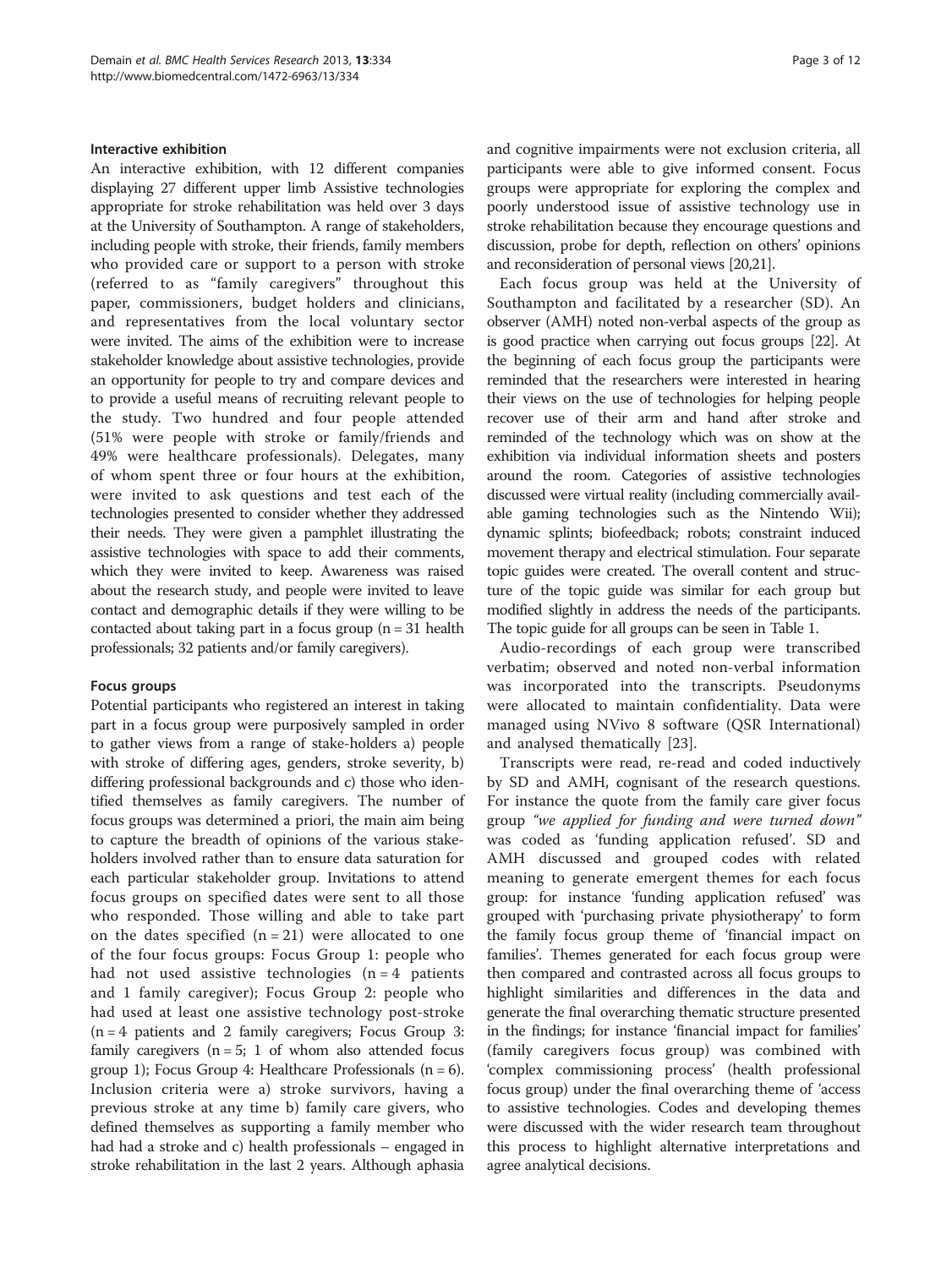#### <span id="page-3-0"></span>Table 1 Topic guide for the focus groups

|            | <b>Topics</b>                                                                                                                                                                                                                                                                     |  |  |
|------------|-----------------------------------------------------------------------------------------------------------------------------------------------------------------------------------------------------------------------------------------------------------------------------------|--|--|
| All Groups | Can I begin by asking what your overriding thoughts were about what you saw at the workshop?                                                                                                                                                                                      |  |  |
|            | What role do you think assistive devices should play in the rehabilitation of the hand and arm? Early after stroke<br>when people are still in hospital? In the first few weeks and months after people go home? What about longer<br>after stroke - say one or more years later? |  |  |
|            | Is there any other important information about the use of assistive technology in stroke rehabilitation that you<br>think we should know?                                                                                                                                         |  |  |
| Group 1    | I have been told that most of you here had not tried any of these technologies before attending the workshop,<br>is that correct? (If anyone has used assistive technology, we asked them to briefly explain what kind of technology<br>they used and what they thought about it) |  |  |
|            | For those of you who have not used assistive technologies, is this because you have never been offered them<br>in the past? If not offered we asked why do they think you have not been offered it? If offered we asked Why<br>did you decide not to use it?                      |  |  |
| Group 2    | As a group of people who have used technologies to help with your arm rehabilitation what do you think are<br>the main advantages to using such devices? What about the main disadvantages?                                                                                       |  |  |
|            | Would some of you mind telling me about how you came to use an assistive technology?                                                                                                                                                                                              |  |  |
|            | If we could wave a magic wand and offer you any of the assistive technology devices you saw at the workshop<br>which would it be and why?                                                                                                                                         |  |  |
|            | Were there any devices you would not be keen to use and why?                                                                                                                                                                                                                      |  |  |
| Group 3    | What do you think are the main advantages of using assistive technology for the arm?                                                                                                                                                                                              |  |  |
|            | Do you think there are any disadvantages of using assistive technology for the arm?                                                                                                                                                                                               |  |  |
|            | Why do you think assistive devices are not used more in arm treatment?                                                                                                                                                                                                            |  |  |
|            | What opportunities do you see for using assistive technologies in arm treatment in the future                                                                                                                                                                                     |  |  |
|            | If you could wave a magic wand and select one assistive technology device for your relative to use, which<br>would it be and why?                                                                                                                                                 |  |  |
|            | Which do you think would be least useful and why?                                                                                                                                                                                                                                 |  |  |
| Group 4    | What do you think are the main opportunities or advantages of using assistive technology in upper limb rehab?                                                                                                                                                                     |  |  |
|            | Do you think there are any disadvantages to using assistive technology with the arm?                                                                                                                                                                                              |  |  |
|            | Which patients do you think assistive technologies are most useful for?                                                                                                                                                                                                           |  |  |
|            | Are there any patients you would choose not to use assistive technologies with?                                                                                                                                                                                                   |  |  |
|            | Why do you think assistive devices are not used more in upper limb? What opportunities do you see for using<br>assistive technology in upper limb rehab in the future rehabilitation?                                                                                             |  |  |
|            | If you could wave a magic wand and select one assistive technology which you think would be appropriate<br>for your patients and your service which would it be and why? Which do you think would be least useful and why?                                                        |  |  |

## Results

Demographics of participants are provided in Table [2](#page-4-0). There were more women caregivers and more men with stroke. Four of the family caregivers were partners of stroke survivor participants. All stroke survivor participants had experienced upper limb impairment post-stroke of whom three had recovered functional use. Four patients had used assistive technologies (robots, electrical stimulation and dynamic splints) before the exhibition, none had used virtual reality which was the most commonly used assistive technology amongst the health professional group. Conversely none of the health professional group had experience with robot therapy.

The qualitative thematic analysis identified the potential of assistive technologies to support self-management in stroke rehabilitation as a core concept in all the focus groups. Three themes were also generated a) device design, b) access to information about assistive technologies, and c) access to using assistive technologies. Each of these themes impacted on stakeholders' opportunity to self-manage and experiences of and views on assistive technology use and provision. Pseudonyms (fictitious names) are used throughout.

## Assistive technologies as a tool for supporting self-management in stroke rehabilitation

The potential of assistive technologies to facilitate self-management was a core concept running through each of the focus groups.

A focus on mobility and limited attention to arm rehabilitation post-stroke has been noted previously [[24\]](#page-11-0). The patients and family caregivers in this study, similarly reported a therapeutic emphasis on gait and mobility whilst in hospital. They had assumed that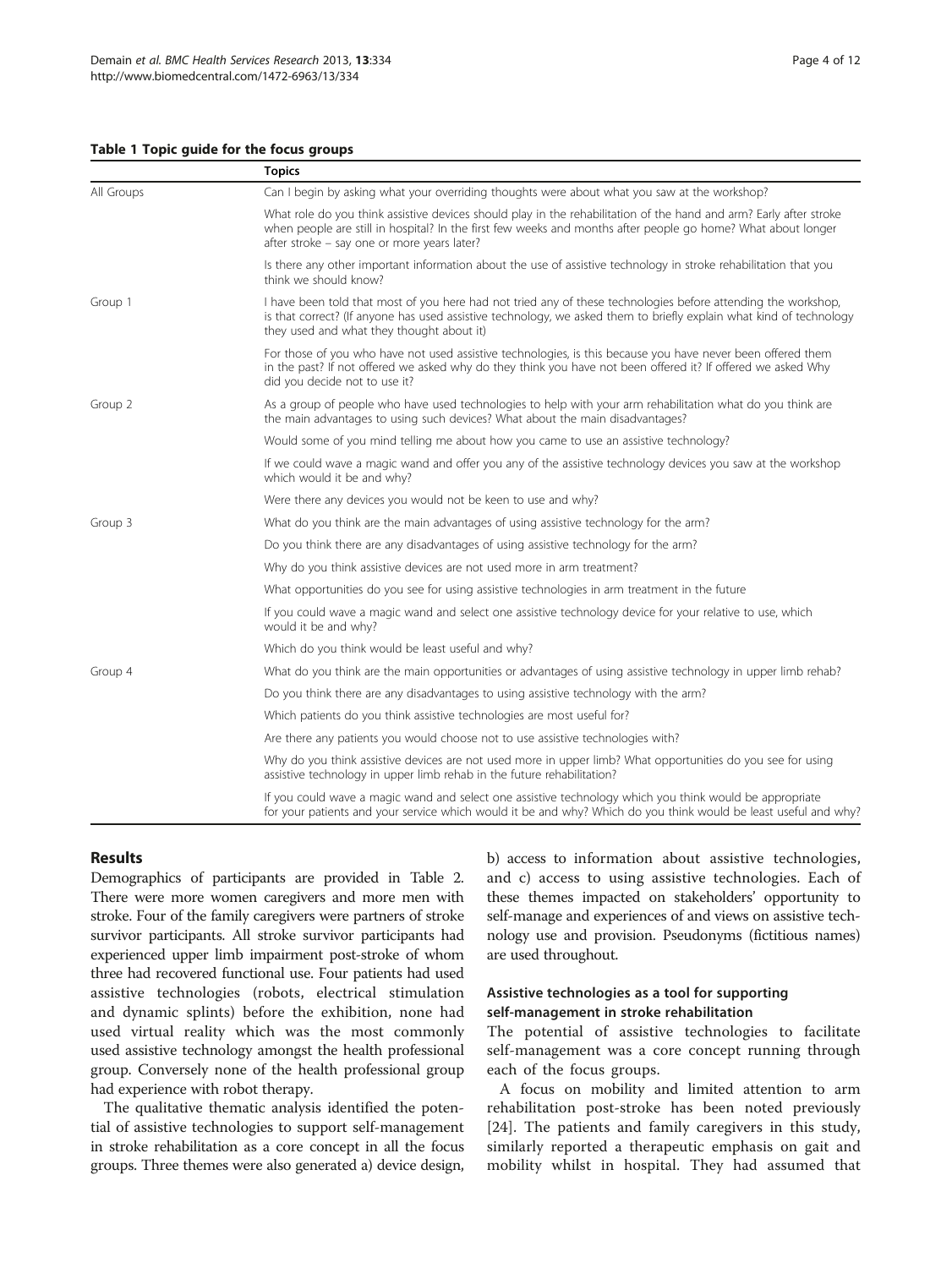|                                 | Patient (AT naïve and<br>experienced)<br>$n = 8$ | Family caregivers (AT naïve<br>and experienced)<br>$n = 7$ | Health care professionals<br>$n = 6$                                                                                                                                    |
|---------------------------------|--------------------------------------------------|------------------------------------------------------------|-------------------------------------------------------------------------------------------------------------------------------------------------------------------------|
|                                 |                                                  |                                                            |                                                                                                                                                                         |
| Age (years)                     | 46-79                                            | 44-82                                                      | Not applicable                                                                                                                                                          |
| Gender                          | 1 female                                         | 6 female                                                   | 5 female                                                                                                                                                                |
|                                 | 7 male                                           | 1 male                                                     | 1 male                                                                                                                                                                  |
| Living situation                | 2 alone                                          | 1 alone                                                    | Not applicable                                                                                                                                                          |
|                                 | 6 with partner/spouse                            | 6 partner/spouses                                          |                                                                                                                                                                         |
| Time since stroke (years)       | $1 - 12$                                         | $2 - 13$                                                   | Not applicable                                                                                                                                                          |
| <b>Employment status</b>        | 1 working                                        | 1 working                                                  | Qualified 6-24 years                                                                                                                                                    |
| Experience of using AT prior    | 4 none                                           | 4 none                                                     | 1 none                                                                                                                                                                  |
| to exhibition                   | 4 prior experience                               | 3 prior experience                                         | 5 prior experience                                                                                                                                                      |
| What ATs used before exhibition | 1 Robot                                          | 1 Robot                                                    | 3 ES                                                                                                                                                                    |
|                                 | 2 ES                                             | 1 ES                                                       | 4 Dynamic Splints                                                                                                                                                       |
|                                 | 1 Implanted ES                                   | 1 Implanted ES                                             | 4 Virtual reality                                                                                                                                                       |
|                                 | 1 Dynamic Splints                                | 1 Dynamic Splints                                          | /Computer games                                                                                                                                                         |
| <b>Professional status</b>      | Not asked                                        | Not asked                                                  | 2 Physiotherapist (NHS) 1 Physiotherapist<br>(Private practice), 1 Occupational Therapist<br>(NHS), 1 Occupational Therapist (Social Services),<br>1 Clinical Registrar |

## <span id="page-4-0"></span>mographic details of the patient, family caregivers and health care professional cohorts

AT Assistive technology, ES Electrical stimulation.

once home, arm and hand rehabilitation would take a greater priority, but for most people this was not the case. They also reported a discontinuity between therapy in hospital and at home, with long waits before home-based therapy commenced and a reduction in the intensity when it did. This was worrying for them. Many participants had a lay understanding of the principles of neuroplasticity and that intensity and repetition were necessary to optimise functional recovery.

They concentrate very hard on getting you walking again, which, quite right, it's a priority, but after all them getting you walking again, there's very little on, on the arm, in our experience. [Marie; family caregiver; no prior assistive technology use; focus group 1]

(It's important to keep) brain cells, and nerve endings, connected in some way, just keep it going. I think the minute it all stops, it's just wasted time in the hospital… you know, you come out of hospital, and they, they say they'll give you an hours Physio a week! [Sheila; family caregiver; prior assistive technology use; focus group 3]

Assistive technologies were suggested as a solution to this disconnect. People with stroke and their families suggested that they could be taught how to apply and use assistive technologies whilst in hospital, be provided with an assistive technology to take home and then use this to deliver intense, repetitive therapy both before and after their home therapy commenced.

I think that it (assistive technology use) has got to start before you are, before you are discharged, to be able to carry it home, and then do whatever it is you need to do afterwards. [Susan; family caregiver; prior assistive technology use; focus group 3]

The health professionals were more ambivalent about using assistive technologies to facilitate the transition home. The hospital-based therapists were concerned about how they would find the time to prescribe and teach people how to use assistive technologies, given the focus on facilitating discharge.

the difficulty is there's such a drive to get patients out of hospital so early…you're spending a lot of your time getting them ready to be at home, so you don't have time.. I think that's a real challenge of how you start introducing assistive technologies. [Maggie; OT; prior assistive technology use; focus group 4]

But they recognised the potential for assistive technologies to provide intensive therapy and a means of self-management.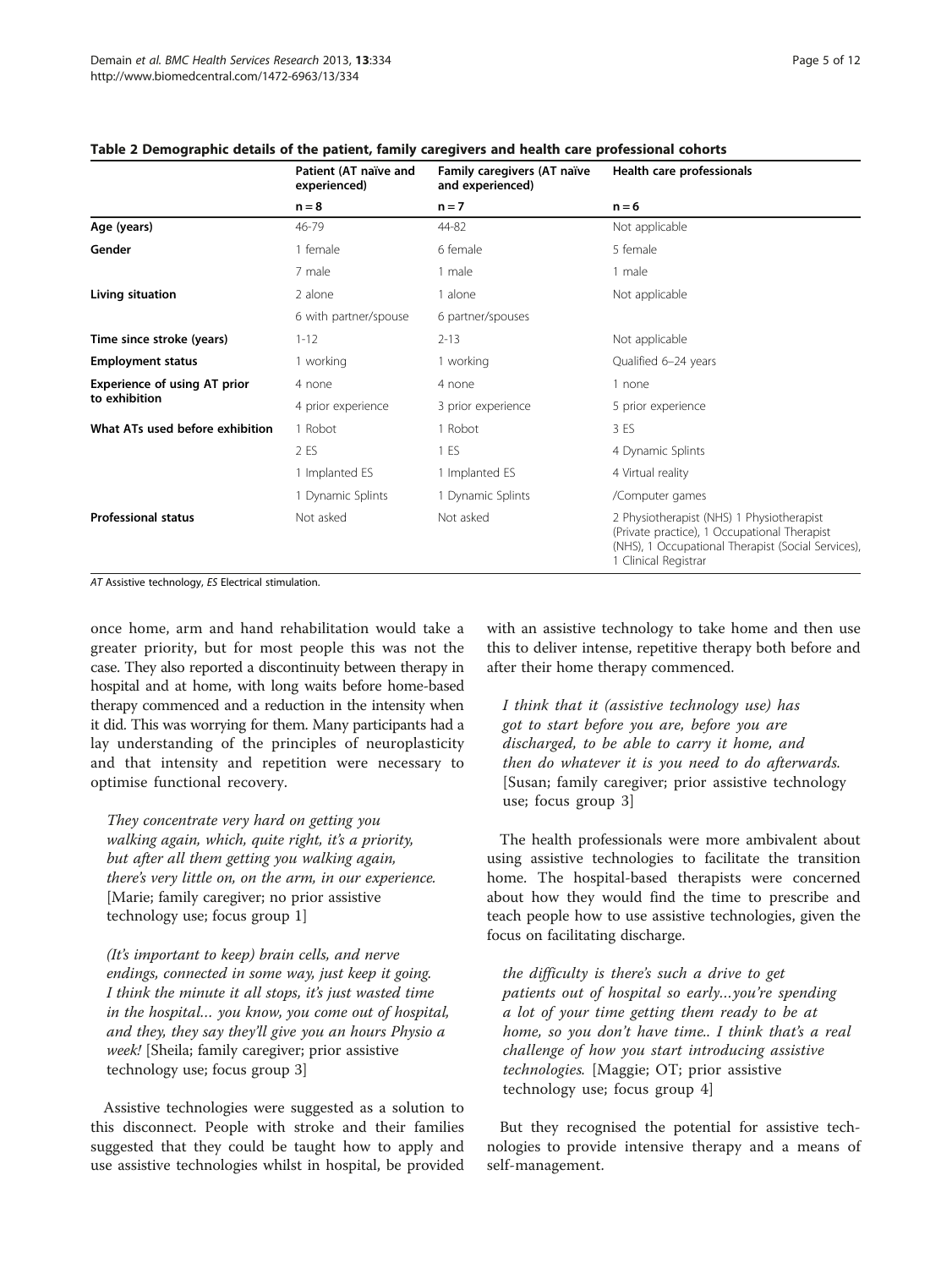I think in terms of evidence then repetition, repetition, repetition, exercise, exercise, exercise is hugely important… which is what we, as staff can't give them. [Sarah; physiotherapist (private practice); prior assistive technology use; focus group 4]

[assistive technology provision] is also preparing people at the time when they go home … that they're in charge of it, you know, that they have a big role to play in their rehabilitation. [Amy; occupational therapist; prior assistive technology use; focus group 4]

All patient participants were keen to self-manage. They were all actively engaged in looking for solutions to promote arm recovery and were prepared to spend time and, if necessary, money on potential solutions, including assistive technologies as highlighted by Keith:

(I want) something I could use every day….(not) just go to a (physio) centre once a week or so and by the time the six days has gone past not using it you might be back where you were before. [Simon; person with stroke; no prior assistive technology use; focus group 1]

The opportunity for self-management was influenced by a) device design b) access to information and access to devices.

## Device design for self-management

If assistive technologies are to support self–management they need to be simple to apply, easy to use, motivating and to provide feedback on performance.

Patients, family caregivers and health professionals all recognised the motivational aspect of assistive technologies. They were seen as an improvement on routine therapy; the fact that they were 'hi-tech' and designed specifically for rehabilitation made them more credible and enjoyable than traditional therapy exercises which were often deemed to be boring and difficult to notice improvement:

He would have spent hours on your robot because it has flashing lights; it was connected to an electricity source, and it looked hi-tech (laughter). He would die before he will sit at home at the table and do this (polish table) for 10 minutes at a time, because, well, "it's stupid, it's pointless". And, and I think having a piece of equipment makes, it also makes you feel you are actually doing Physio. [Sheila; family caregivers; prior assistive technology use; focus group 3]

it's a visual reminder, it's a real … I got a girl to buy, she had a, a Wii and she got the Guitar Hero, and my goodness, (laughter) the improvement in her (yeah) finger activity that helped her typing, but she didn't want to practice typing because she had to do that for university study, but by using, you know, something that is enjoyable and she could see, get some really good visual feedback, Wow! The recovery she got was absolutely fantastic. [Maggie; occupational therapist; prior assistive technology use; focus group 4]

The preference for technological solutions seemed to be particularly true of the younger, male patients in our study; a view reiterated by the therapists, who also suggested that patient acceptance of, and demand for, technologies would increase as the technical competency of the population improved.

in the longer term  $20 - 50$  years down the line everyone's going to know what computers are (yeah) and technology is, so , so you've got to look at that , the inter-activeness, and what's on our computer screen is going to become very important. And it has to be goal orientated, like your guitar hero … So the simplistic things [routine therapy], although they work and they're cheaper, they're still not goal orientated enough , I don't think, for the clients to repeat it enough to get the change and the plasticity that we're looking for. [Sarah; physiotherapist (private practice); prior assistive technology use; focus group 4]

The time taken to prepare, set up and maintain assistive technology devices was seen as a key issue for all stakeholders. For therapists, the devices were viewed as a tool for improving productivity and effectiveness by enabling more patient practice hours per therapist. Concerns were expressed about devices which needed complex adjustment between patients (robots and dynamic splints), which might be difficult to move to the patient (robots), which were complex to programme (ES, robots), which were time consuming to clean (most products) and difficult to store (robots in particular). For patients and families, the devices needed to be easy to get on and off a weak and/or contracted hand/arm (problems identified with splints and some robots) and to be intuitive in terms of correctly positioning the device (problems identified with some electrical stimulation devices and robots).

electrical stimulation is a lot of bother. I mean Pete, it took Pete a long time before he was confident of putting it on himself; he would always call me, "Is it in the right place? Will you do it?" [Sheila; family caregivers; prior assistive technology use; focus group 3]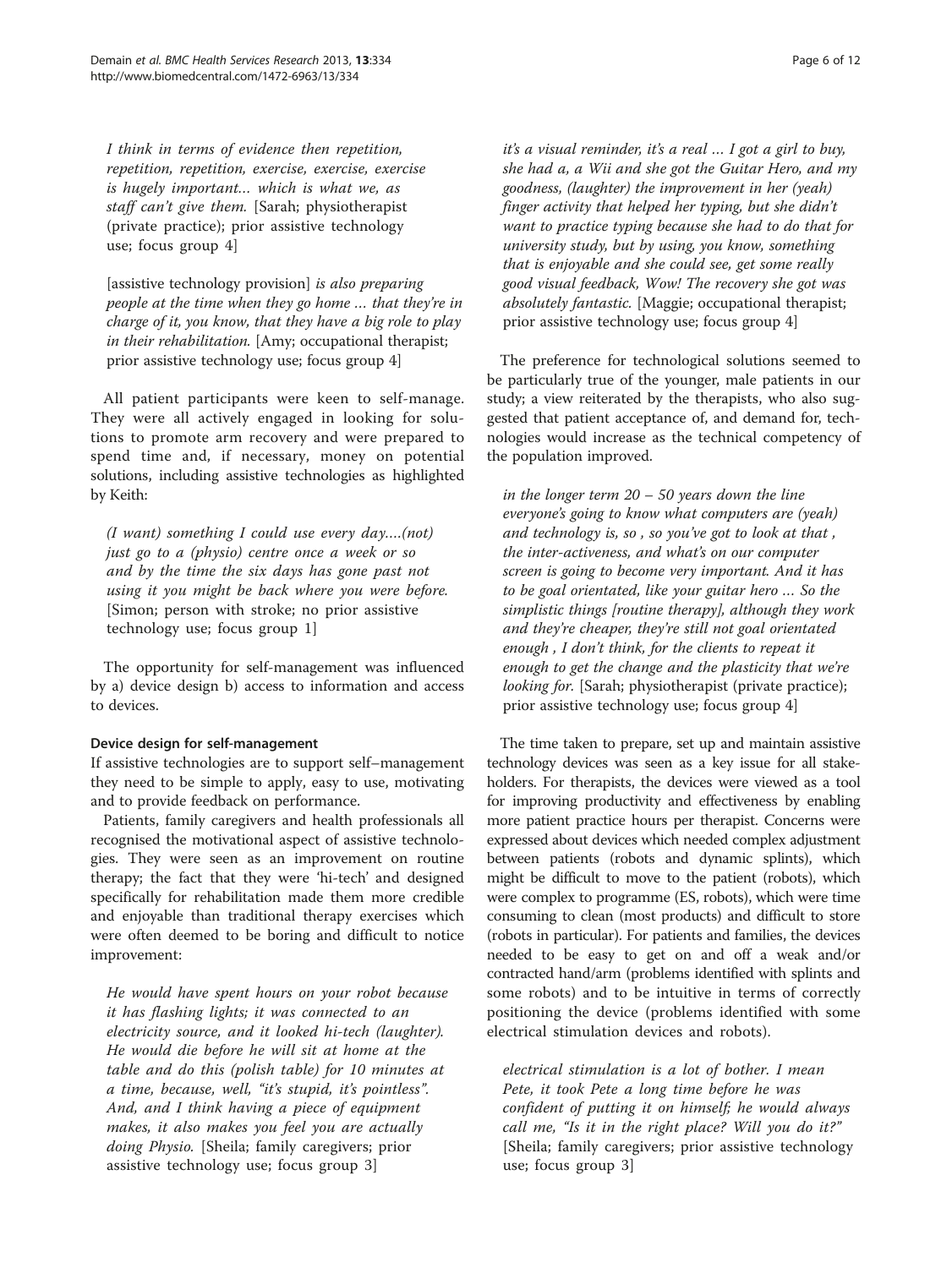The splint (Saeboflex) is very fiddly and you know, he (company representative) couldn't even put it on my hand … I can't imagine if it would have to be done every day. [Patricia; person with stroke; no prior assistive technology use; focus group 1]

Make them (robots) much more user-friendly. I think they are such big bits of kit. You can imagine, it's like taking an X-ray machine onto a ward…We've only got in a day, 20 minutes, twice, to work on a limb. I prefer to give them exercises and go, "just keep working, keep working". [Liz; physiotherapist; prior assistive technology use; focus group 4]

Good device design is critical for self-management. This research indicates that there is scope to improve the design of currently available assistive technologies It is clear that therapists, people with stroke and their families can all provide useful feedback on and suggestions for improvements in design.

#### Access to information

Many of the patients had not known anything about assistive technologies prior to attending the exhibition. Several expressed amazement at what they had seen and tried out and wished there were more similar opportunities available. Other participants had used assistive technologies for their leg but not been offered anything for their arm, whilst others had used assistive technologies for their arm whilst in hospital but had had to return the devices on leaving hospital.

I was supposed to find that it (electrical stimulation) would improve my hand, which it did. So I was disappointed when it was taken away. And I said that I was not happy with it being taken away, and it was still taken away anyway. [Paul; person with stroke; prior assistive technology use; focus group 2]

Several patient and family caregiver participants had sought out information on assistive technologies. This generally occurred after the people were discharged from therapy but were still looking for a solution to their persistent arm and hand disability. They gathered information from a variety of sources; other people affected by stroke who used assistive technologies, information in the national press, the internet and from sales representatives. Patient and family caregivers worried about the quality of the information available from these sources and the relevance of the information to their own situation. They would have liked to be able to seek advice from a therapist they knew and trusted.

Participants in each group suggested that they had not been given more information on assistive technologies by therapists, because a) therapists were overworked, b) lacked knowledge and training about what was available, and c) were reluctant to give information about devices that they could not provide within the state funded service.

I think their (health professionals') time is very constrained anyway, and that's why they have this problem with actually sort of using new equipment. That's my personal opinion. And it's funding. It's the biggest issue of all. We (patients) might know what we want; we know what we'd like (yep, yep, yep), it's actually getting it, you know. And all right, some people can fund it themselves, but they still need to be able to get to the right people to actually give them that equipment…(its knowing) what you can and can't get…it's a matter of education. [Martin; person with stroke; prior assistive technology use; focus group 2]

it's not showing us the things…you get such a very, very negative… I mean we have had one or two fabulous Physios, but if they aren't enthusiastic about whatever technologies you've researched and discovered work, and if they're not given the support and the time to use them, then actually all the research on how good they are just falls into a big black hole.... It's the complete mind-set. You know, the Physios were so disheartened. I think the Physios tend very much to say "No it won't work" because they don't want you thinking that there's a miracle cure that you can't afford. So they'll always try and close down your options, because then you're not demanding things. [Sheila; family caregivers; prior assistive technology use; focus group 3]

Interestingly one of the therapists confirmed these opinions when she expressed her concerns over the time pressures assistive technology prescription could generate for her service:

I think there's a number of patients that it would be useful for but I think the cost versus the, not just the cost financially, but the cost that you'd have to have people coming in begging me for it. [Liz; physiotherapist; prior assistive technology use; focus group 4]

The patient and family caregiver participants felt strongly that health professionals should give them access to information so that they could choose whether or not to purchase equipment for themselves, as this discussion demonstrates:

[Discussion in focus group 3 between Sheila and Louis, two family caregivers]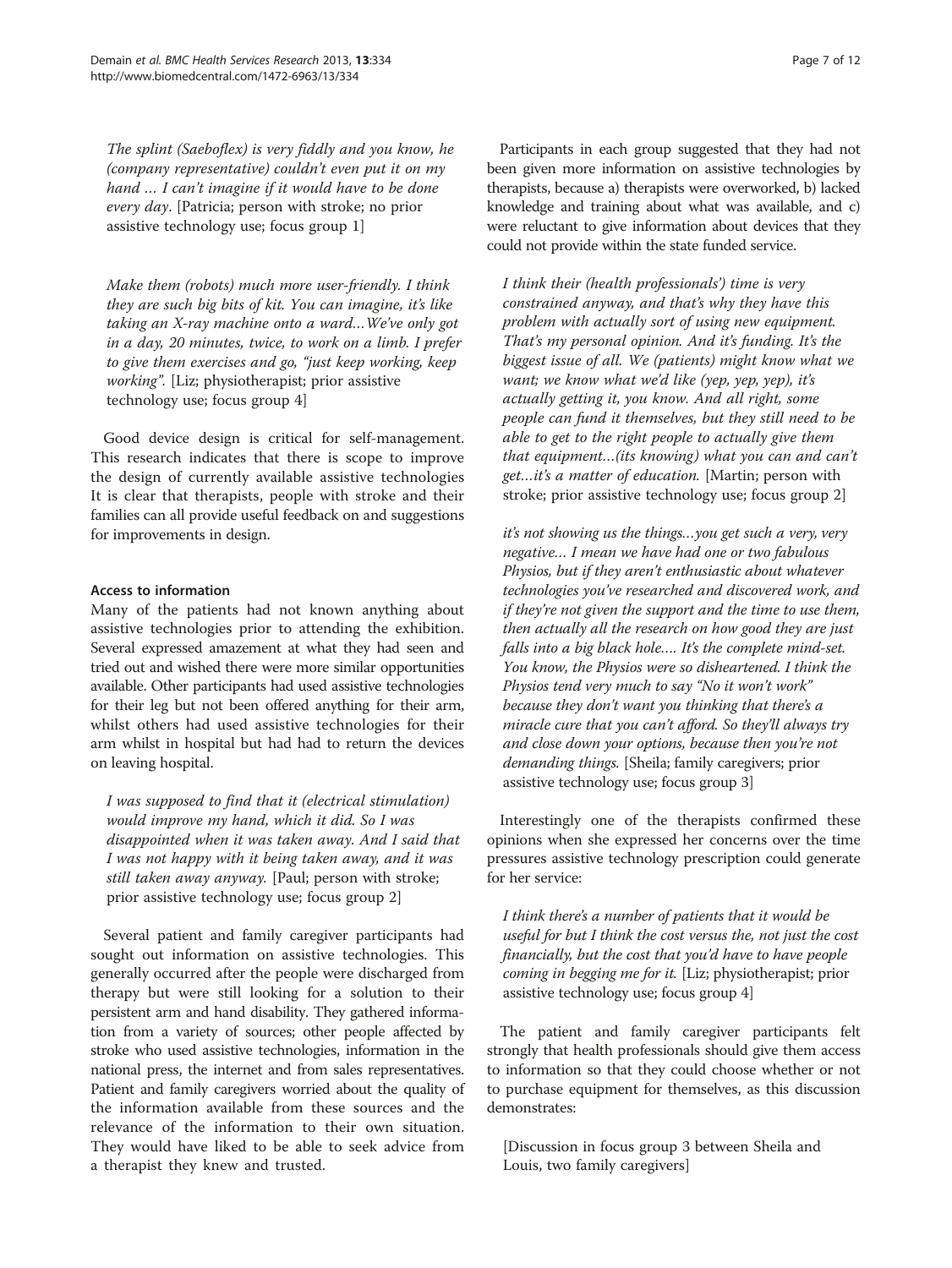Sheila: nobody actually makes you aware Louise: or answers the questions Sheila: of the things that, you know, you could choose. Or if you didn't want to, you could choose not to follow up. Because I think if the information's given to you, you would at least have a choice… Um, so more advice and, and opportunity to see these things would be tremendously helpful, because you could actually make a balanced judgment.

As this was an issue over which patients and family caregivers had expressed strong feelings we sought out health professionals' views about the level of information provided. Many dilemmas were apparent including a) the lack of strong research evidence for upper limb assistive technologies, b) concerns over inequity in assistive technology provision and c) tensions about highlighting the existence of a device which may help but which is not available from state-funded services. An interesting contrast between the views of those working in the state-funded system and the therapist working in private practice was noted. Both the private and statefunded physiotherapists agreed that the evidence base underpinning the use of assistive technologies in stroke arm rehabilitation was weak. Those working in the state system said this made them reluctant to talk to patients about assistive technologies in case it influenced them or their families to purchase something that may not work. In comparison, the private practice therapist suggested that if a patient asked about a device they had seen on the internet she would help them establish what the evidence base was and, if they wanted, arrange a meeting with the company representative. She indicated that many patients and families were accessing this information on the Internet anyway and that they needed therapists' support in making an informed decision. However, both the state and privately funded therapists indicated that, whilst they would respond to a patient's request for assistive technology information they would not proactively inform about devices, for fear of creating the impression of endorsing a product for which there was insufficient evidence, as this discussion indicates:

[Discussion in focus group4 between Amy (occupational therapist working in state funded National Health Service) and Sarah (physiotherapist working in private practice)]

Amy - There's a bit of a moral dilemma there because we've talked about there not being a lot of good evidence for a lot of these things and how the NHS (state-funded health service) can't fund them. Personally I would have a real issue with saying to someone, "There is this out there; it may or may not work", knowing that they're in a position in their life where they're very emotionally heightened, and may not be thinking the most rationally they've ever done; they might also have cognitive impairment; even their relatives might not be, you know, they're in, they're in a state of shock or panic or whatever, and to think that I might influence how someone goes and spends their money, without good evidence.

Sarah: But, that's exactly what you need to say to the patient.

Amy: I'd have a bit of a moral dilemma with that. Sarah: Because everyone at some point is active with the internet, but again when they're in the acute setting, they're not exactly, you know, on the computer, but their relatives are.… I mean, my patients come to me… I don't know how many times, they've Googled something new, and I'll say, "Fine, if you want to go and have a look at it, you need to look at the evidence. I will not suggest this, but it is out there." So I think for the clients now, they are so much more worldly wise, and we, we, I think I struggle to keep up ….I think it is, it is up to us to stand up and say, "Look, the evidence isn't there, we as therapists cannot say that you need to go look at it, but if you'd like to I will contact the company and set up a trial for you."

Health professionals were not only concerned about a lack of evidence for benefit they were also worried about the potential risk of harm, especially if they were to give advice about a device but could not provide adequate follow-up to ensure its safe use in the community.

If I can't ensure that that follow-up is going to be there, then I won't provide it (assistive technology) to them because it is potentially more detrimental for them to just have it without a follow-up than for me not to give it to them. [Lisa; physiotherapist; prior assistive technology use; focus group 4]

HPCs' concerns extended beyond the risks to the patients and included risks of litigation to themselves and their organisations:

In the age that we live in, you know with litigation and what have you [laughs], it's quite scary to think that someone, you know, would misconstrue something you might say as recommending that thing, but then that doesn't help them or does them harm. [Amy; occupational therapist; prior assistive technology use; focus group 4]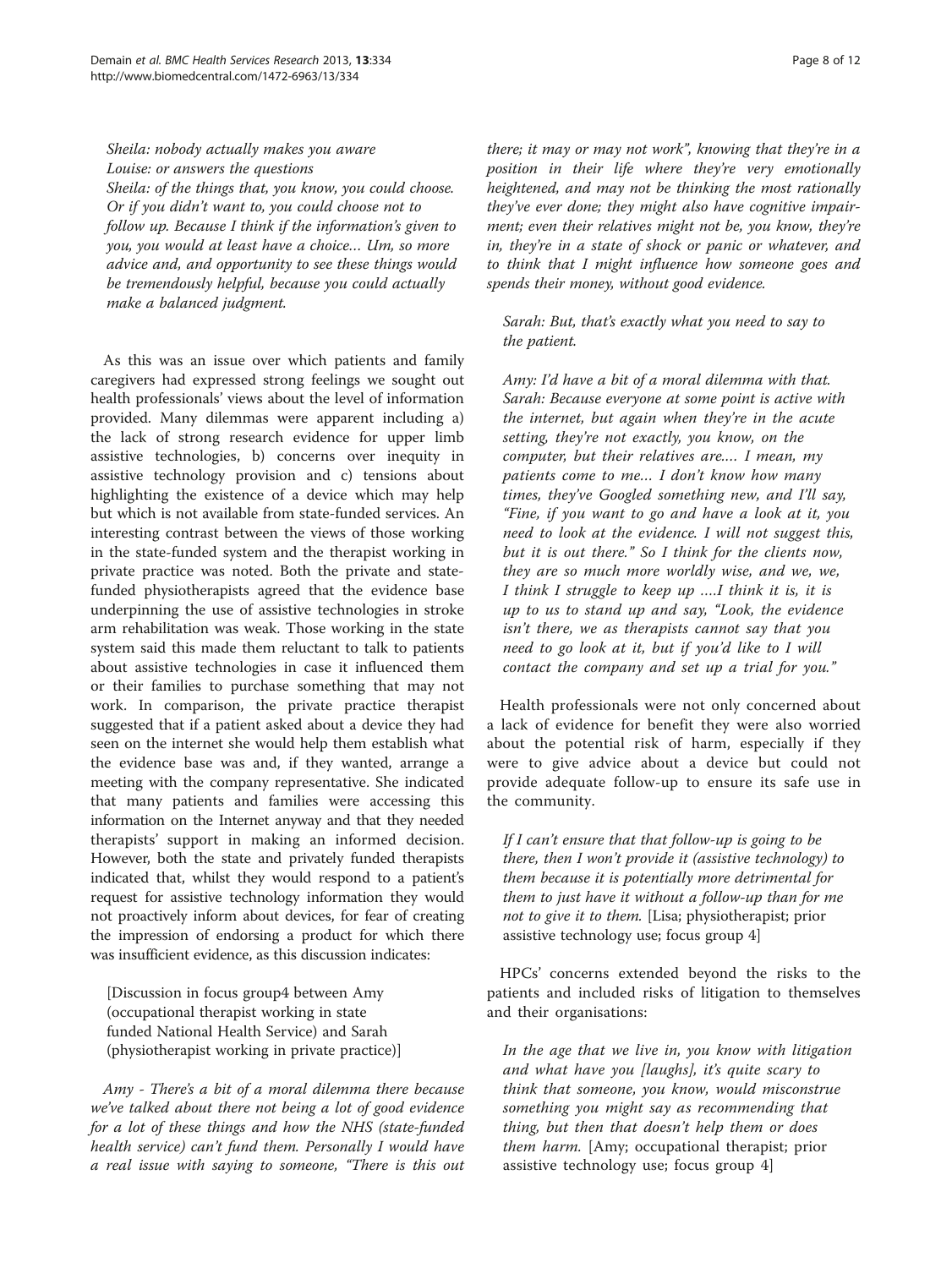In contrast, some of the patients and family caregivers were more willing to accept risks. In the absence of health service provision, one couple had purchased their own assistive technology device (electrical stimulation) on-line. To do this, however, the patient's wife (Mary) had had to pretend that she was a health professional. The sentiments expressed indicate that Mary thought it safe for her and her husband to use the electrical stimulation because they had already been shown how to use it, could follow the instruction booklet and her husband could feel whether he was getting the right dose.

[Discussion between in focus group 3, between Mary and Susan, two family caregivers:]

Mary: I just sort of bought a (electrical stimulation) machine and carried on, because I couldn't believe that you could see it was doing some good, and then you finish your re-hab time in hospital, and guess what? It's gone ... So while we were in the rehab hospital, I read the label on their machine, and I phoned that company up, and she said, "Are you a Physio?" And I said, "Sort of" (laughter). I got one anyway.

Susan: Yes, and how did you get to know how to use it?

Mary: because there's an instruction booklet (OK), and, he himself would know if it was too strong, because of the toning, he could feel it. You know they get like a tone after a stroke. They know how much they can take and I would put it on very, very low. Susan: How do you know where to put the sensors though?

Mary: It tells you in the booklet.

Mary's comments suggest that she considered her and her husband to have sufficient expertise to use the electrical stimulation. The questions from Susan indicated a more cautious approach than Mary, but interestingly, after the focus group, Susan asked Mary for details of the electrical stimulation company with a view to purchasing one for her husband.

A similar view of expertise was also expressed by one of the patients. He suggested that patients could train health professionals how to use certain assistive technologies because they (the patients) may be more familiar with the devices than the therapists or nurses.

I think probably with the SaeboFlex, if you use it for three of four times, if you get somebody new, like a new Physio come in, you could tell her (*laughs*) how to set it [Dan; person with stroke; prior assistive technology use; focus group 2]

The health professionals were also concerned about the risk of giving false hope of recovery. In the absence of clear evidence about the effectiveness of assistive technologies, they worried that prescribing or giving information about such devices would generate unrealistic expectations which would be harmful for patients, and difficult for therapists to manage.

[Discussion in focus group 4 between Liz (physiotherapist working in National Health Service) and Sarah (physiotherapist working in private practice]

Liz: But you have to be careful that we're not giving people some unrealistic expectation…hopefully people will get better recovery from this, but my concern is, is managing expectations which is quite hard. Sarah: It's also offering the patient false hope ... you're, you're building them up to a degree that it's definitely not going to solve. And patients do tend to hop from one technology to the other, … it does become ridiculous, because you get people coming out and showing you this wonderful fandangled thing that's not very useful.

The patients and family caregivers were aware of health professionals' reluctance to raise hopes and of the arguments about lack of evidence. However, they were less interested in generic findings, arguing that every person with stroke is different and that evidence of benefit should be sought on a case-by-case basis.

But it's not just the fact of getting other people's hopes up when it's an individual thing; because each one of them will progress in a different way, and what helps one won't help another. So you can't generalise a stroke person I don't think. [Mary; family caregivers; prior assistive technology use; focus group 3]

One patient and his wife, who reported gaining benefits from a trial of an upper-limb assistive technology, were frustrated that the commissioners based their funding decisions on generic evidence rather than on what they believed had already been proven to 'work' for them. This leads us to consider the provision of assistive technologies and the implications for this on self-management.

## Accessing equipment

A recurrent theme in all of the focus groups was the lack of funding for upper limb assistive technologies. This hampered the potential of assistive technologies to facilitate self-management.

From the health professionals' perspective the lack of robust research evidence for upper limb assistive technology use was the biggest barrier to assistive technology provision. They recognised that clinical guidelines did not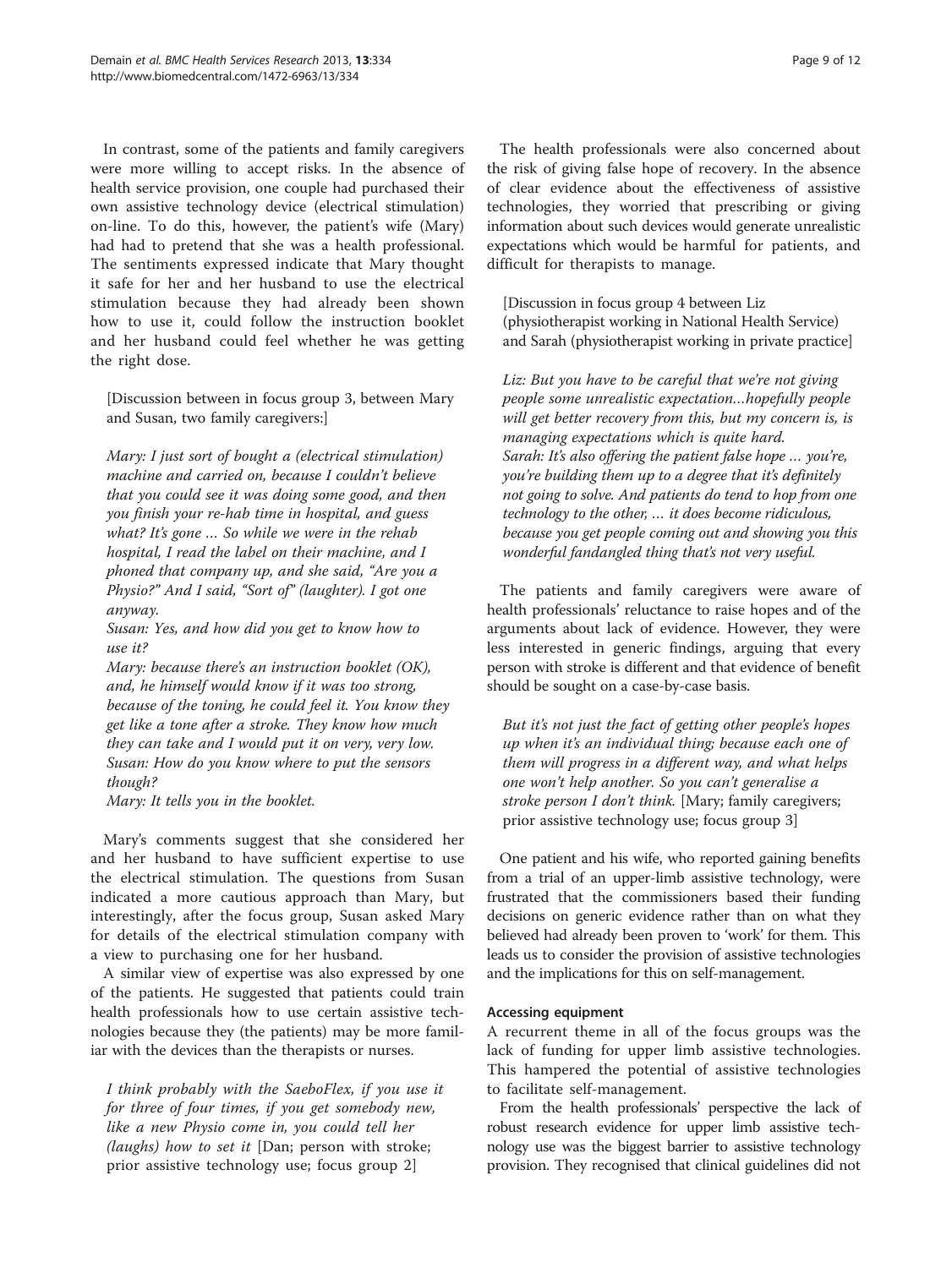yet recommend assistive technologies for routine upperlimb rehabilitation, that much of the research was not independent of the companies that endorsed the products and that commissioners were faced with competing demands on their budgets.

I took the upper limb electrical stimulation to the priority committee and they discussed it at the same time as lower limb (electrical stimulation). "Low priority" [they said] "because the research isn't solid to back that up". So that's going to be a real challenge to go back to the commissioners and say, "Oh, commission this for stroke services, you know, there might be some benefit". And they're going to look and go…actually that compared to this drug that we know, if you give this drug three times a day we're going to put some heart condition, that's going to make a, a benefit compared to something that hasn't got good research. [Liz; physiotherapist; prior assistive technology use; focus group 4]

On the other hand, the health professionals were also keen to explore the effectiveness of assistive technologies with individual patients. One therapist had organised a training course to raise money for some dynamic splints. She was hopeful that, if she could demonstrate individual benefit, the orthotic department would be persuaded to provide them for individual patients. Other therapists indicated they had similar schemes to "trial" assistive technologies with individuals, but that, even if these trials indicated benefit, getting funding for individual devices could not be assumed.

People with stroke and their family caregivers focussed more on lack of funding rather than lack of evidence as the reason why assistive technologies were not available. Two people in our study had used an upper limb assistive technology as part of their state-funded rehabilitation. In both cases this was a temporary loan, with assistive technology use ending due to hospital discharge rather than, they believed, on the basis of a clinical rationale. The patients and families typically believed that if a device was demonstrated to 'work for them' that was sufficient evidence that is should be provided for them, regardless of transitions between hospitals or services.

Many of the patients and family caregivers also discussed assistive technology cost as a barrier to them self-funding. Some indicated that they would be prepared to self-fund devices if they were able to test them first for personal benefit. This, they indicated needed to be more than a single trial with a company representative; they wanted to use the device for a period of time to see if they could detect benefits. As far as the patients and families were concerned generic evidence was neither necessary nor sufficient; they wanted to know it worked for them in their daily lives:

if there was a way that you could have a bit of a trial … then I think you, you might try and sort of scrimp and save for, and try and get hold of one, but you can't do it on a whim. [Sheila; family caregivers; prior assistive technology use; focus group]

## **Discussion**

The findings as a whole indicate that these patients, family caregivers and health professionals with an interest in this area were all hopeful about the potential of assistive technologies to facilitate self-management and improve upper-limb recovery in stroke. The need to increase intensity and repetition of upper limb exercise by facilitating independent practice was recognised by all. Assistive technologies were seen as a potential solution to this.

Before focusing on the implications of these findings, it is important to consider the framework of this research. This research was conducted with people who had expressed an interest in the use of upper-limb assistive technologies in stroke-rehabilitation by attending an exhibition of assistive technology devices. They should, therefore, not be considered representative of the whole population affected by and working with stroke. By attending the exhibition and the focus groups our participants are likely to have more knowledge of and be more positive about the potential of assistive technologies than the population as a whole. We did, however, seek to include the views of a range of stakeholders that included people with stroke and family care-givers with variations in gender and age, who had experience of assistive technologies as well as those who were naïve prior to the exhibition. Health professionals were from the state and private sectors and had a range of assistive technology experience. The strength of this purposively selected group is that they were able to give a depth of views from a range of perspectives. It would be useful to carry out a wider survey of the issues to explore the issues identified further and this is underway.

There are two main issues raised by our findings, each of which will be discussed in turn: i) the urgent need for evidence from clinical settings to support assistive technology use in stroke upper-limb rehabilitation and ii) other potential barriers to the use of assistive technologies in the self-management of stroke.

From the patients' and family caregivers' perspective, little therapy is currently being provided for their arms or hands; assistive technologies offer the hope of improvement, but they are unable to access unbiased professional advice and risk buying products that may not meet their needs. The extent of the effectiveness of different assistive technologies has not been established in clinical settings. Therapists are reluctant to provide advice on assistive technologies, have difficulty assessing the impact of assistive technologies on their practice, and cannot gain funding for assistive technologies for their patients.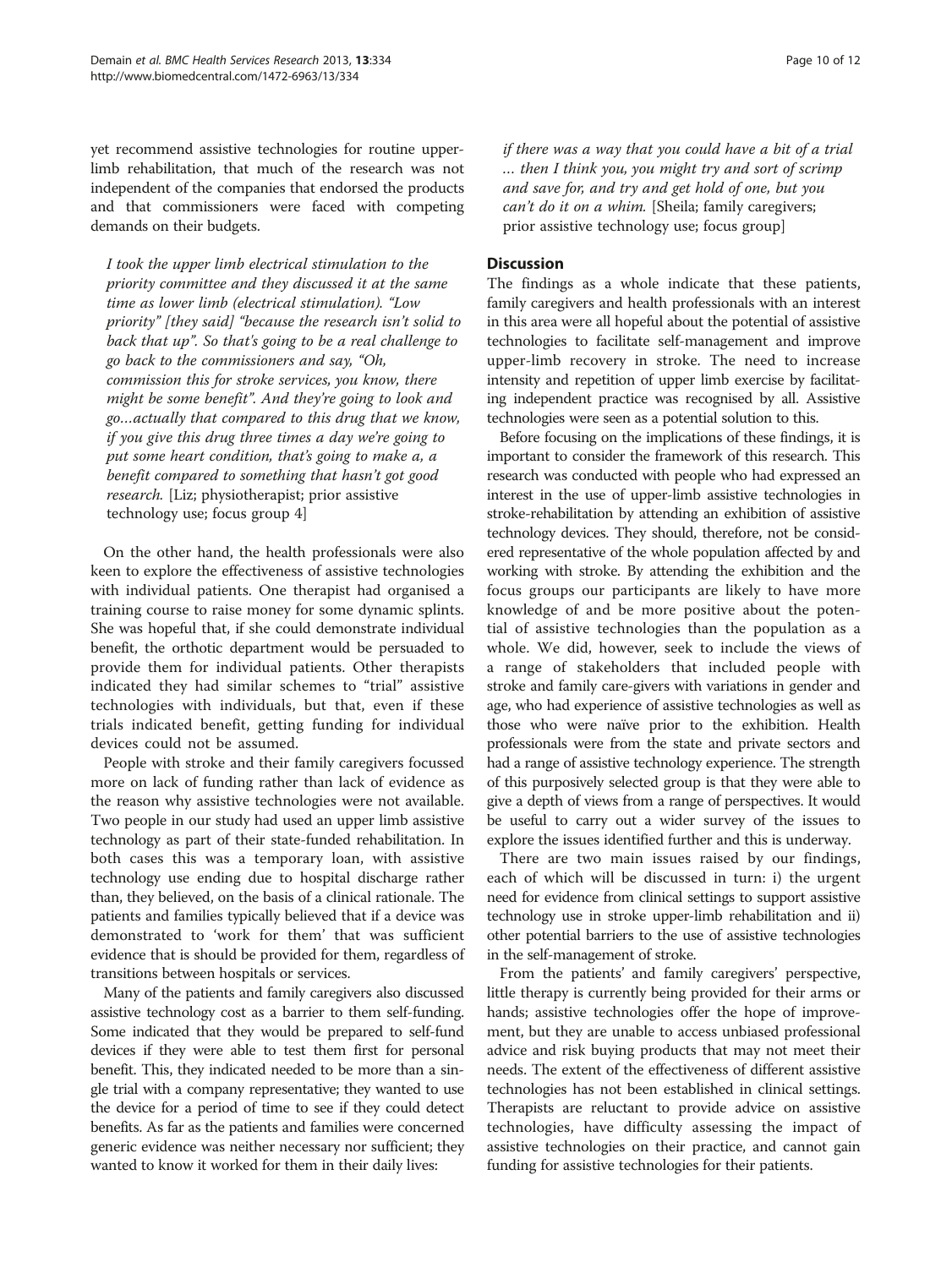The prevalence of people living with stroke related disability is likely to increase as the population ages. Gathering evidence for therapies which can be both intense and used without therapist supervision, e.g. assistive technologies would be a useful research priority for governments and research funders. Assistive technology use is often underpinned by sound theoretical and evidence based principles at 'experimental' level. However translational work to everyday practice is needed which can take into account the heterogeneous nature of the stroke population, exploring the possible differences in benefits for different groups (i.e. large/small infarcts, presence/absence of somatosensory deficit, cognitive impairment etc.).

As well as the issue of research evidence, our findings highlighted several issues associated with self-management practice. The HPCs in this study felt that that many people struggled to become active managers of their own rehabilitation. However, the patients and family caregivers described how they actively sought solutions to their on-going upper-limb disability including searching for information on the internet, contacting companies, and purchasing their own assistive technologies. Kielmann et al. [[25](#page-11-0)], similarly identified people with respiratory illnesses who saw themselves as active self-carers but who, like the participants in our study, complained of obstacles within the health system which acted as barriers to their selfmanagement and who felt abandoned by the health service. Kennedy et al., [\[26](#page-11-0)] suggest that self-management cannot focus only on educating patients how to self-care and passing all responsibility for self-management to them. They suggest that self-management requires a whole systems approach which trains health professionals how to work in partnership with patients, and which encourages self-referral to services when patients need advice. Such a partnership approach would be vital to more routine use of assistive technologies in clinical practice.

Ensuring individuals can make informed choices and are supported to use technology are considered key to promoting self-management [\[24\]](#page-11-0). In contrast, the patients and families in this study were frustrated that they were not provided with information on assistive technologies by experts who they could trust, realising that a lack of expert advice increased the chance of them wasting their money or purchasing a device which might do harm. Lack of appropriate information is a recurring theme in audits of stroke services [[14,25](#page-11-0)]. Despite their frustrations, the patients and families did not attribute the problem to individual therapists, who they viewed as overwhelmed and over worked; a barrier that professionals have recognised to their engagement with self-management working [\[27](#page-11-0)]. Research suggests that many health professionals have received little formal training to develop self-management skills [[28\]](#page-11-0). Stroke specific training in self-management for staff working in stroke rehabilitation has recently become available [\[29\]](#page-11-0) but is still undergoing development and evaluation.

A further concern, expressed by all stakeholders in this study, was the usability of the devices; an issue which has previously been reported as a barrier to self-management by health professionals [[30](#page-11-0)]. Our findings identified design issues with the devices themselves which, if resolved, may encourage the adoption of assistive technologies into upper-limb rehabilitation. The use of an iterative design process, which embeds stakeholder feedback throughout the design cycle, is advocated [\[30](#page-11-0)]. Simply improving the devices is not, however, likely to be enough. Other psychosocial and organisational factors including communication channels, time, and the social system will also impact on device uptake [[31\]](#page-11-0). Moving from adoption to the imbedding of technologies into routine practice is also problematic. Normalisation Process Theory [[32](#page-11-0)] offers propositions to explain some of the integration issues identified in this research. For instance, the problem of 'raising false hopes' may hamper the integration of assistive technologies into practice because of the interactional challenge generated between professionals and patients; whilst the systemic problems relate to issues about the allocation and control of resources and how assistive technology provision can be integrated into existing patterns of activity. Both of these factors pose challenges to the normalisation of assistive technologies in rehabilitation practice that will need to be addressed if they are to serve as useful tools for self-management.

## Conclusions

Assistive technologies are viewed as promising tools for self-management in the rehabilitation of the upper limb by patients, families and professionals but there are significant barriers to their adoption and routine implementation in practice. Most self-management interventions focus on changing patient behaviour to encourage self-management, but this was not found to be the most critical issue in this study. The patients and families we spoke to demonstrated many key self-management motivations and behaviours. This research identified the devices, the evidence base, patient-professional relationships and the health system as the key barriers to the use of assistive technologies in upper-limb rehabilitation. Assistive Technologies should be co-designed by all stakeholders, and, given the aging population and the drive for self-management approaches, there is an urgent need to test their effectiveness in pragmatic clinical trials, rather than under ideal trial conditions, to expedite integration of effective assistive technologies into routine practice. A whole systems approach will be required which considers training for professionals and system modification if the promise of assistive technologies is to be realised.